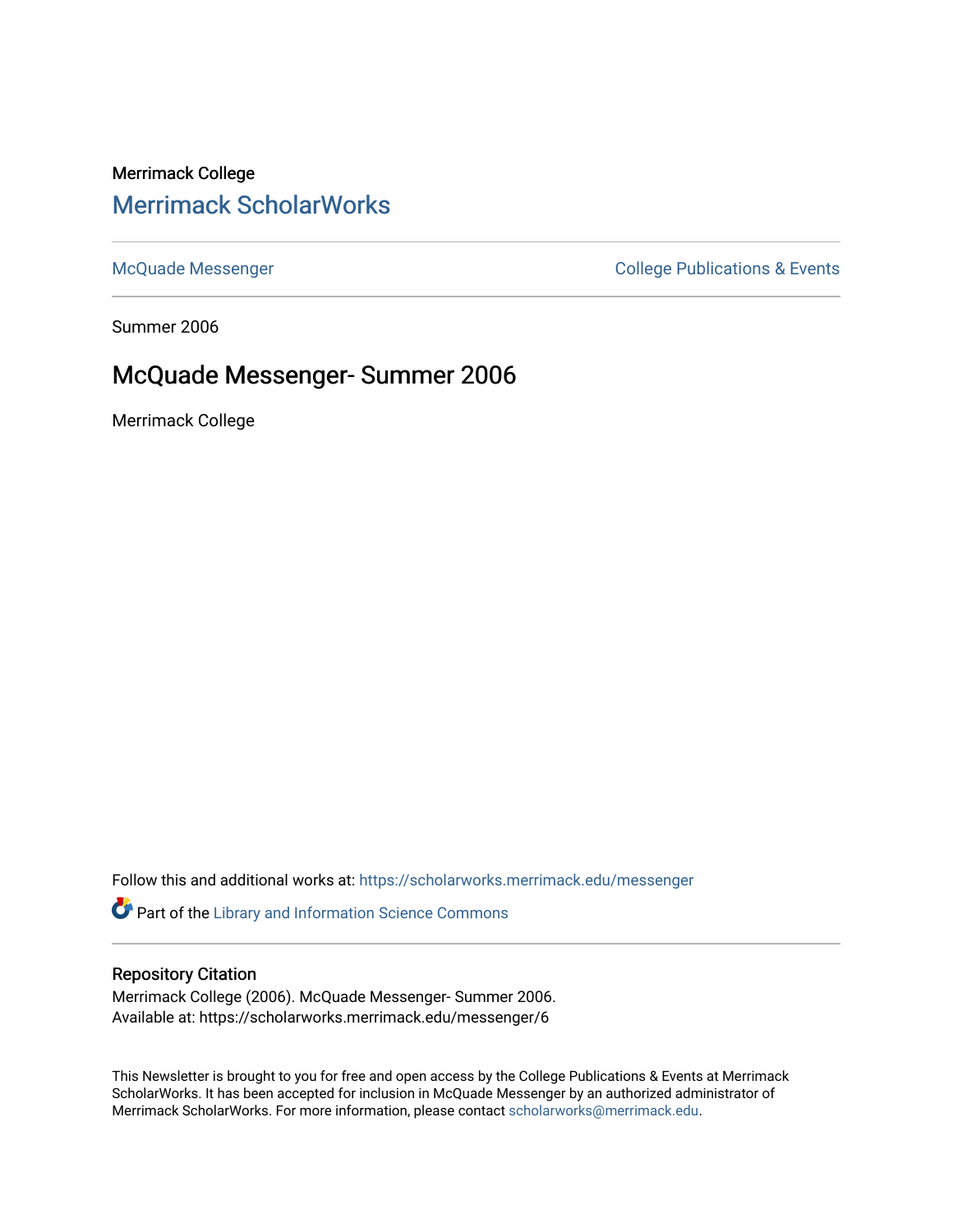

## **From the Director's Desk**



Here is a quick recap of library activities for 2005-06:

- 627 people participated in our LibQUAL survey!
- Library staff collaborated with Religious Studies, English, International Business, Allied Health and Sports Medicine to improve the information resources in these targeted areas.
- 128 Information Literacy instruction classes were conducted -- reaching 1806 students.
- Librarians discussed with divisions and departments ways to incorporate information literacy into the 4X4 program review.
- Through an additional Verizon grant our Educational Resources Collection transformed its space complete with new furniture, computers, printer, television and an additional 800 new items.
- The third annual Tolle Lege Reception honored 29 Merrimack authors and 39 journal articles, 8 books and 3 book chapters were added to the collection.
- The Public Services Department redesigned the library website.
- The Media Center's television station aired regularly scheduled student productions of a sports show and a Merrimack magazine.
- Six more celebrity READ posters created quite a stir as a popular item on campus.
- We added five more databases to increase online access to full-text articles: [Academic Search](http://proxy3.noblenet.org/login?url=http://search.epnet.com/login.aspx?authtype=cookie,ip,cpid&custid=mer&profile=ehost&defaultdb=aph) [Premier](http://proxy3.noblenet.org/login?url=http://search.epnet.com/login.aspx?authtype=cookie,ip,cpid&custid=mer&profile=ehost&defaultdb=aph), [Project Muse,](http://proxy3.noblenet.org/login?url=http://muse.jhu.edu/search/search.cgi) [Britannica Online,](http://proxy3.noblenet.org/login?url=http://new.search.eb.com/) [CIAO](http://proxy3.noblenet.org/login?url=http://www.ciaonet.org/) (Columbia International Affairs Online), and the ACM (Association for Computing Machinery) Digital Library (coming soon!).
- The Library Advisory Committee continued to promote Academic Integrity by holding workshops on copyright issues and college cheating, and conducting student forums.
- Many thanks to the members of the Special Collection committee who defined and drafted a Special Collections policy for the Library.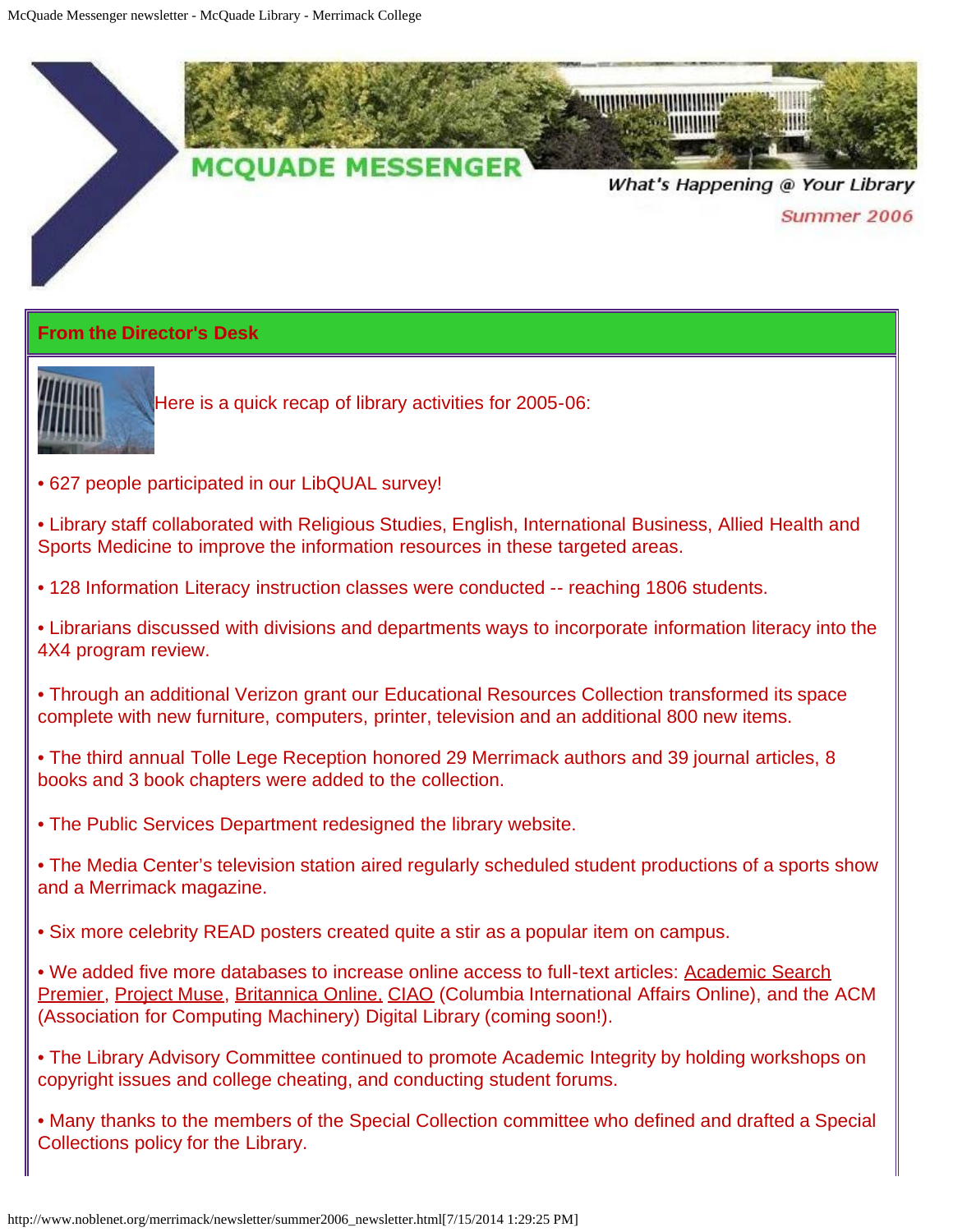But we don't stop here. Just to name a few of our goals for the summer, we plan to:

- Assess the LibQUAL results and develop strategies for improvement
- Continue to discuss the importance of information literacy in 4x4 curriculum review
- Continue collection development assessment of targeted subject areas

Wishing everyone a Happy and Safe Summer!

*~ Barbara Lachance, Library Director*



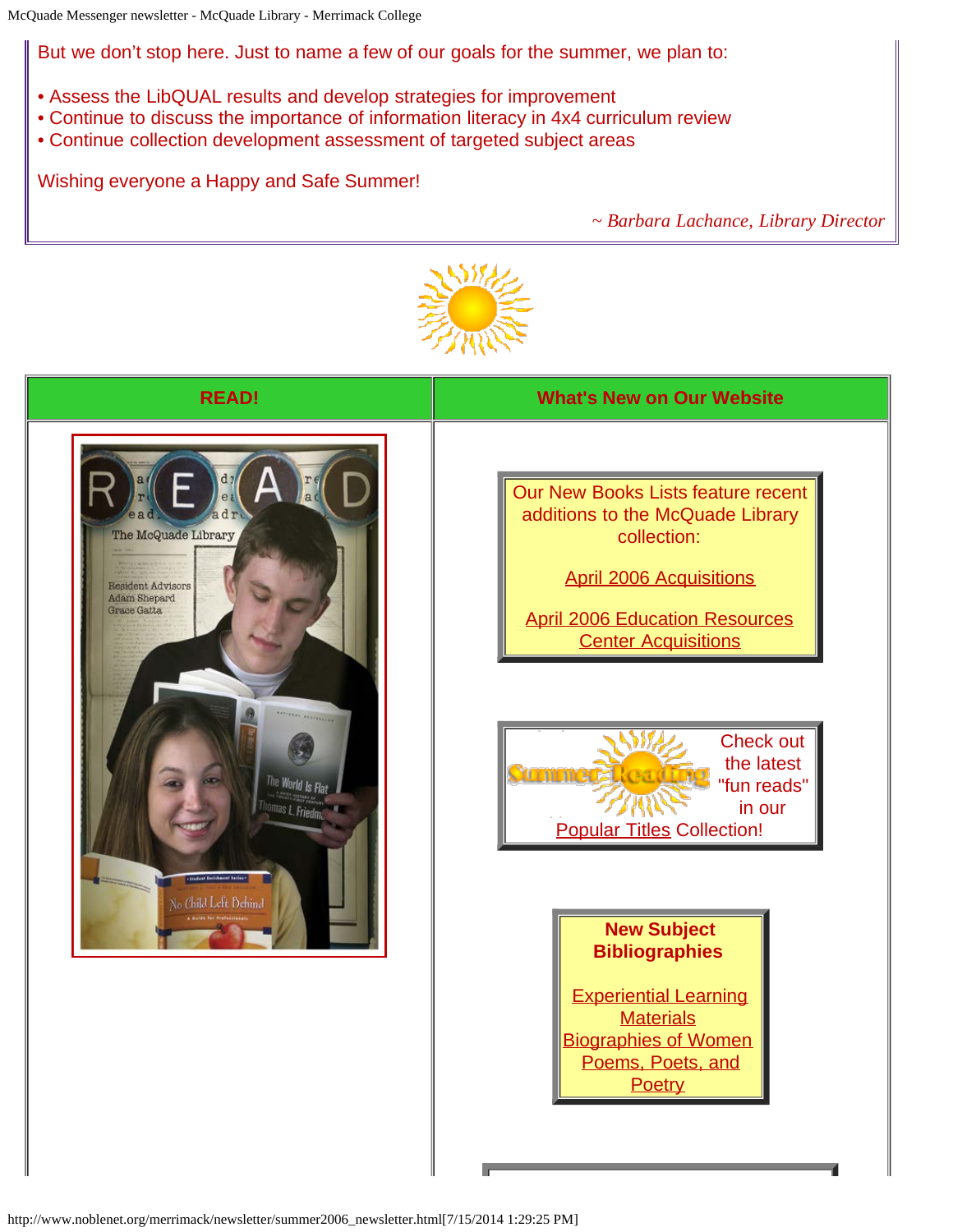



#### **New Noise Policy Implemented During Finals**



**You Asked; We Heard!**

Recent LibQual survey comments indicated that you wanted places for group & quiet study. Our new policy ensures that you have both!

Certain areas of the library are now designated either:

*Silent Zones* for solitary study *Group Zones* for group meetings conducted at sensible noise levels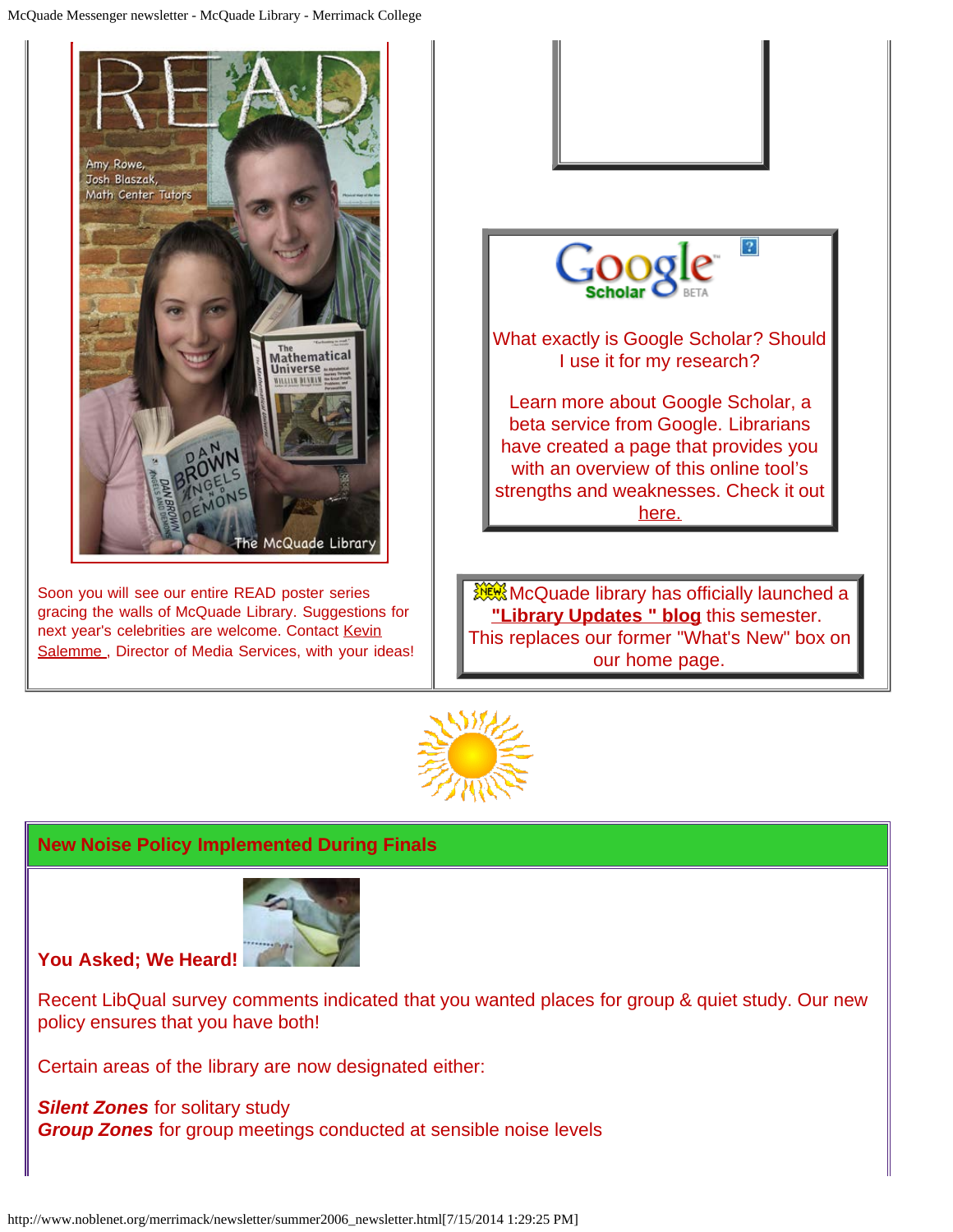### **Silent Zones**

2nd Floor Periodicals Room

3rd Floor Augustinian Studies area

Basement Hallway area (single study carrols have been placed here)

### **Group Zones**

All other areas of the library including the reference room, the atrium, the Education Resource Center (ERC), and other corners of library.

\*\***Groups can now reserve seminar rooms**. Go to the circulation desk to make a reservation.

See our policy listed [here](http://www.noblenet.org/merrimack/polsem.htm). To check if a seminar room is available, refer to our [calendar.](http://www.noblenet.org/cgi-bin/Calcium/Calcium?CalendarName=merrimack_seminar_room&Op=ShowIt)



#### **Library Instruction Update**

The Reference and Instruction department had another busy year, teaching more than 120 library instruction classes to approximately 1800 students in courses across the curriculum. As academic departments continue to prepare for the college's transition to a 4x4 course load, the library is also in the process of revising its library instruction program to integrate it into the new college curriculum. Librarians have been meeting with faculty in a number of different departments to discuss information literacy standards and our shared educational goals. Of particular importance is how librarians and teaching faculty can collaborate to ensure that Merrimack students graduate with the critical thinking and research skills necessary to succeed in our information driven society.

If you are a faculty member interested in learning more about information literacy and pedagogy, plan to attend the Post-Commencement Pedagogy Days later this month, where the librarians will be offering a workshop on this topic.



| <b>Final Exam Hours</b>                     |                    |
|---------------------------------------------|--------------------|
| <b>Friday, May 5</b><br>Last day of classes | $7:30am - 6:00pm$  |
| Saturday, May 6                             | $10:00am - 8:00pm$ |